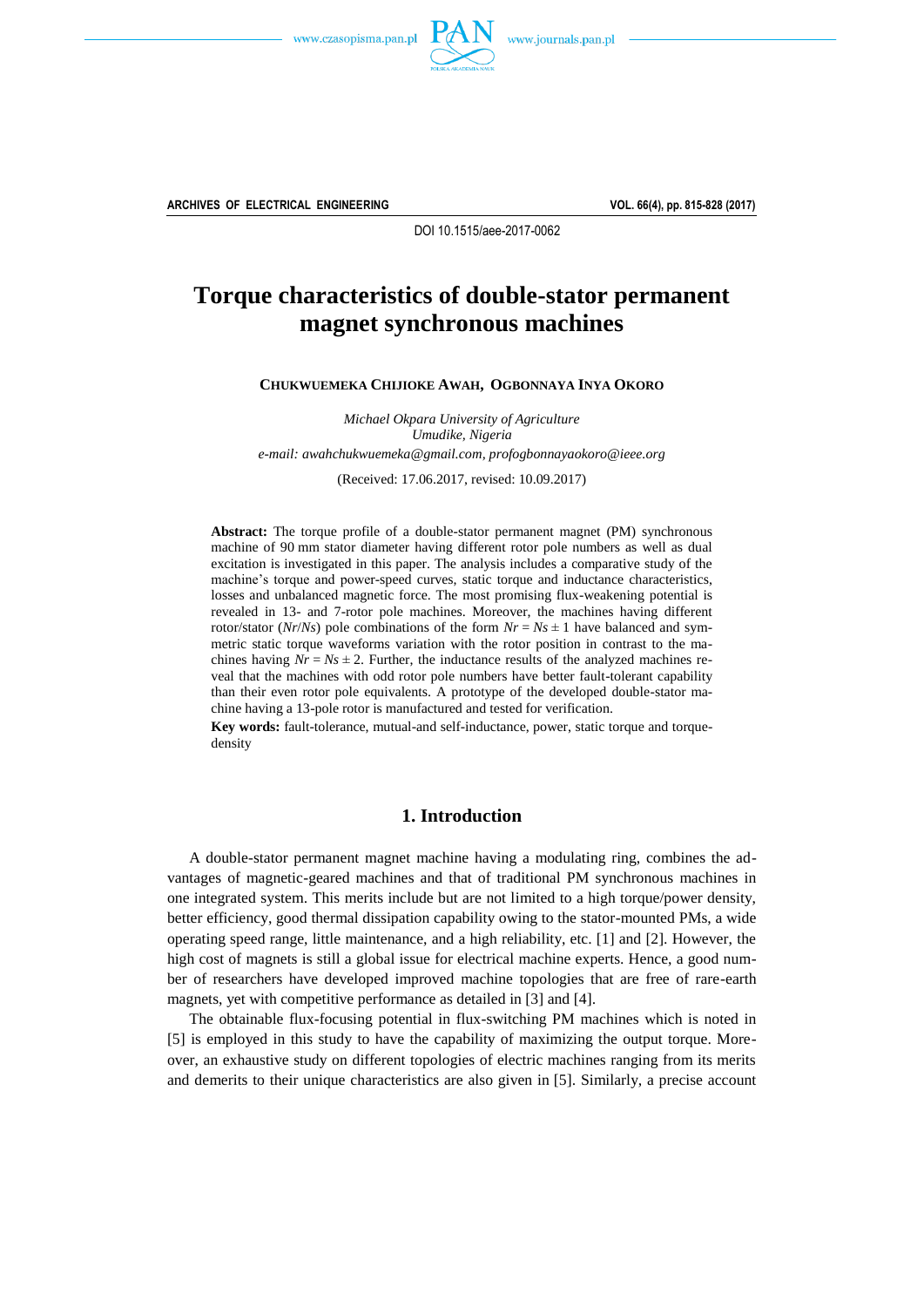

816 *C.C. Awah, O.I. Okoro* Arch. Elect. Eng.

of recent developments on flux-switching PM machines is given in [6] with their various features.

Furthermore, an improved torque density of a flux-switching PM machine having multiple stator teeth configuration is developed and analyzed in [7] using both two- and three-dimensional FEA approach in additional to a valid test result of the fabricated prototype machine. However, the investigated machine in [7] saturates quicker than the traditional flux-switching PM machine on overload condition. Similarly, the impact of design parameters on the overall performance of the flux-switching permanent magnet machine, which clearly shows that the output of the machine is dependent upon its structural geometries is presented in [8]. Similarly, the feasible stator and rotor pole combinations of the flux-switching PM machine is detailed in [9] in addition to quantitative comparison of the effects of its rotor pole number and winding topology to its electromagnetic performance. Also, a comparative study of different optimization techniques on the geometric dimensions of the flux-switching PM machine is presented by Zhu in [10]. The studies in [10], recommends the use of global optimization techniques using a genetic algorithm approach in place of a conventional step-by-step parametric optimization method.

The state-of-art of the different kinds of flux-switching machines is presented in [11]. Moreover, the condition to realize symmetrically induced electromagnetic force waveforms is also established in [11]. A new type of a flux-switching PM machine having an E-core stator structure with an enhanced torque capability and reduced magnet size is proposed and analyzed in [12], with valid experimental results. Furthermore, a novel hybrid flux-switching PM machine which uses both direct current and alternating current sources simultaneously is introduced in [13], in order to enhance its flux regulation and control.

Although the switched flux PM machines have high inherent magnetic isolation amongst its phases, which increases its reliability potentials; many authors have proposed different flux-switching machine topologies with improved fault-tolerance, in addition to enhanced torque density capabilities, as reported in [14], and [15]. Furthermore, a novel, doubly salient PM machine having an external mounted PM rotor and capable of delivering a high output torque as well as improved efficiency when compared to a conventional interior permanent magnet (IPM) machine of the same size is proposed and compared in [16].

It is worth mentioning that, the flux-switching PM machine exhibits good thermal and flux-weakening potentials compared to most of the other permanent magnet synchronous machines, although it could be easier demagnetized than the interior permanent magnet machine as noted in [17] from the in-depth comparison of different kinds of permanent magnet machines. Note also that, it is cost-sensitive to use ferrite magnets in place of high-energy density rare earth magnets, in particular on flux-switching PM machines; however adequate precaution must be taken during the design stage to avoid resultant demagnetization issues [17].

Magnetically-geared machines which artfully combines the advantages of magnetic gears and that of PM machines are good alternatives for direct-drive applications. Basically, these machines utilize the gearing effect of modulated magnetic fields in generating a high torque; in most cases, at a low operating speed. Quite a good number of investigations have been validated on the subject of magnetically-geared machines, as evidenced in [18] and [19]. How-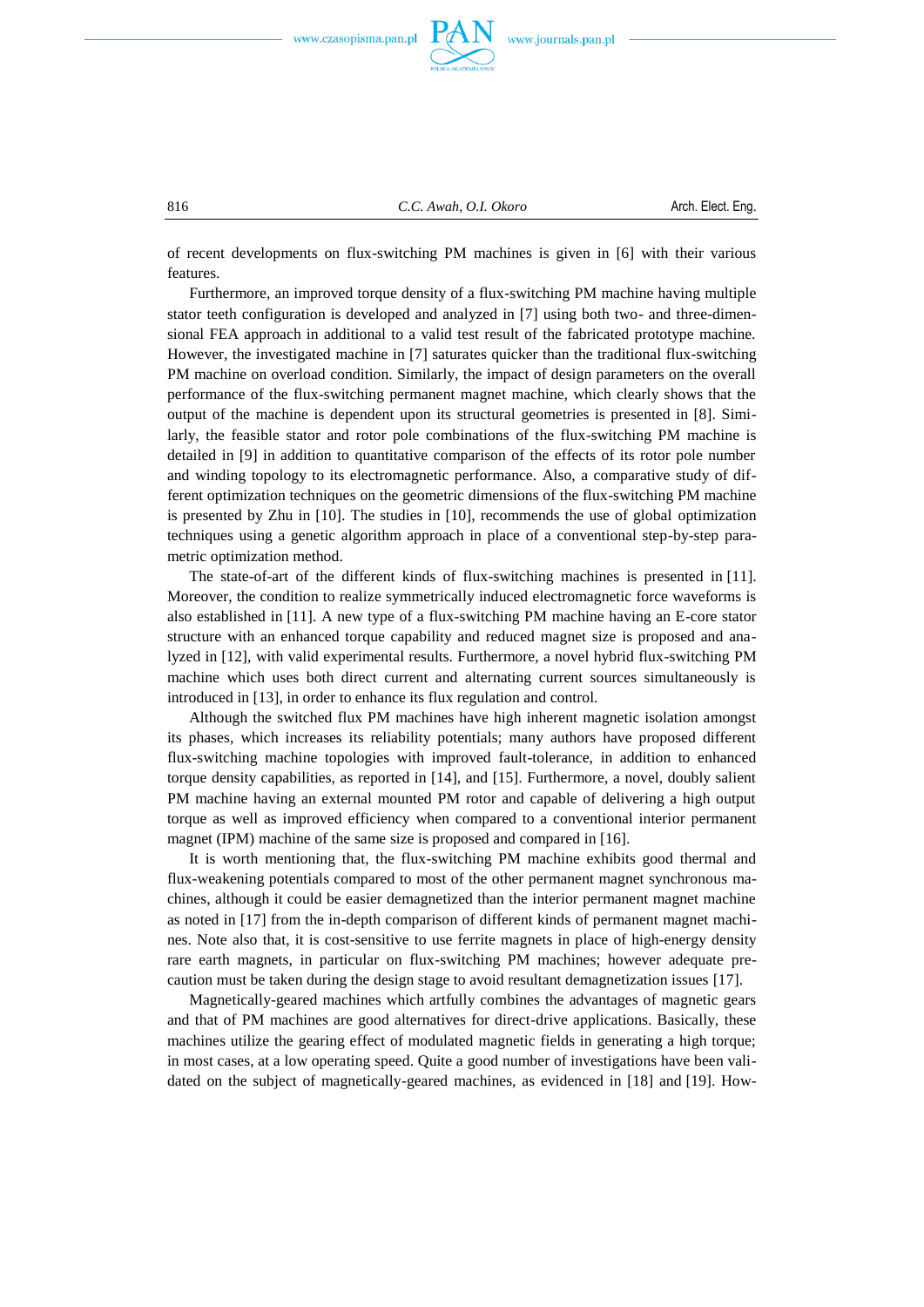

Vol. 66 (2017) *Torque characteristics of double-stator permanent magnet synchronous machines* 817

ever, this type of machine have complicated manufacturing issues owing to their complex structures. Further, a highly efficient, magnetically-geared PM machine with reduced PM volume is proposed in [20], by adopting a consequent pole configuration. It is verified in [21], that the style and placement of PMs on the stator of modulated PM machines are important in determining their overall performance; here a V-shaped mounted PM is proven to generate an output torque of about 38% higher than their equivalent I-shaped and rectangular mounted PMs.

In this paper, doubly-excited synchronous PM machines having doubly-salient and identical dual stator structures are analyzed. A comparative study of the machines with different pole numbers is also given. The sections in this paper are: introduction, torque characteristics, inductance profile, losses, efficiency and unbalanced magnetic force, experimental verification and conclusion. The two-dimensional finite element analysis (FEA) approach is employed in this study. Since the developed machines have separate inner- and outer-stator windings, it could be operated independently in safety applications. The developed machine in this study, resembles the one proposed in [22]; however with great disparity in their structural geometry and has an opposite operating principle. Similarly, the outer stator of the developed machine in this paper is similar to the one of an axially joined dual stator of the machine given in [23]. Nevertheless, their physical stator and rotor arrangements/structures are entirely different. The developed machine topology is shown in Fig. 1.



Fig. 1. 3D-structure of the analyzed double-stator PM machine

#### **2. Torque characteristics**

The predicted electromagnetic torque, *T*, of the analysed machine is expresssed as a function of fluxlinkage and inductances in Equation (1).

$$
T = 1.5N_r[\psi_{PM} I_q + (L_d - L_q)I_d I_q],
$$
\n(1)

where:  $N_r$  is the number of rotor poles,  $\psi_{PM}$  is the PM flux-linkage, *I<sub>d</sub>*, *I<sub>q</sub>* and *L<sub>d</sub>*, *L<sub>q</sub>* are the direct and quadrature-axis currents and inductances, respectively [5].

The radial air-gap flux densities of the analyzed machines on open-circuit condition is shown in Fig. 2. It could be seen that, the developed machines have similar flux density waveforms with peak-to-peak values of about 2 T. Similarly, the flux line distributions as well as the flux density maps of the compared machines on no-load condition are displayed in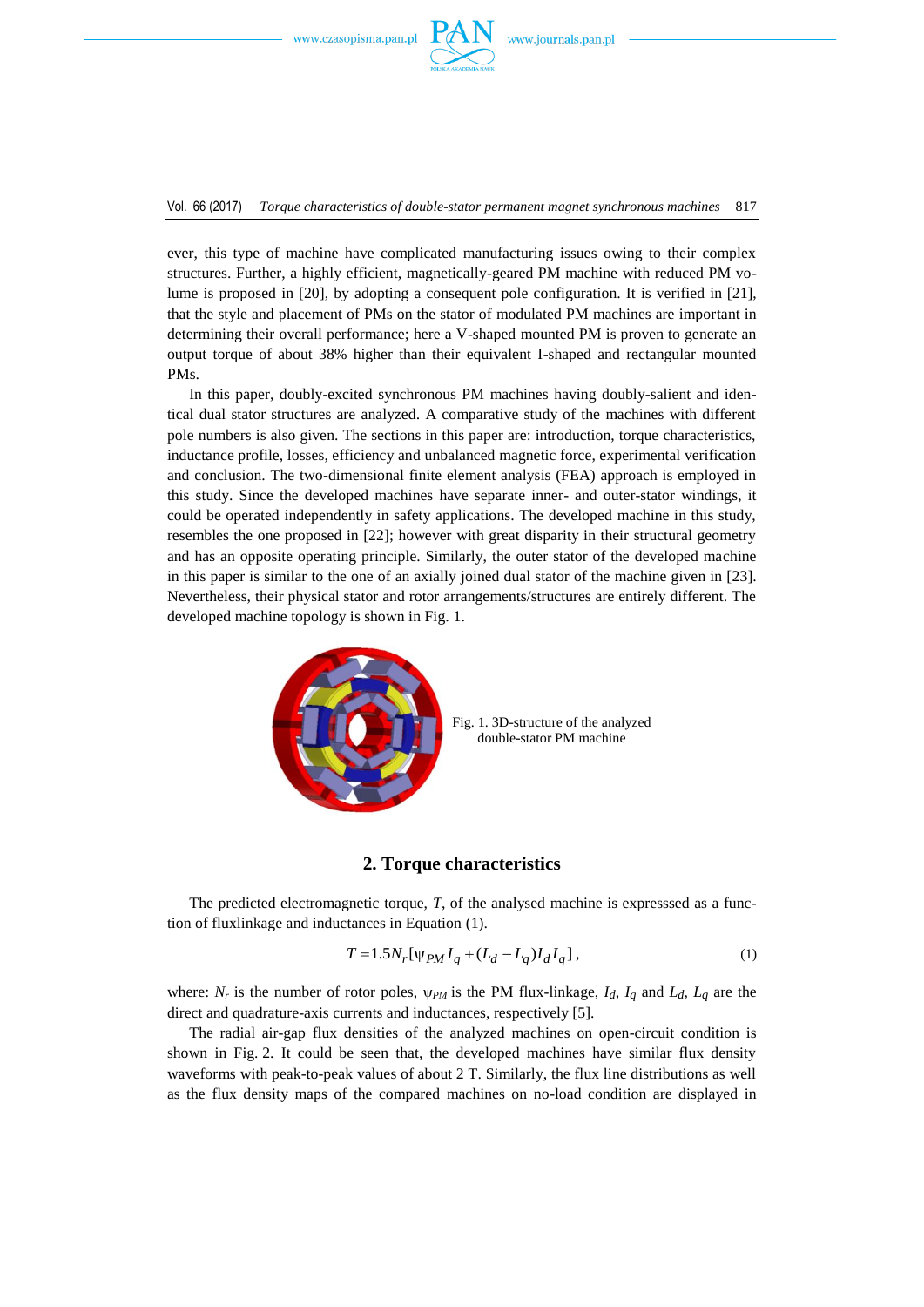

Figs. 3 and 4, respectively. It should be noted that, flux per pole decreases as the pole number of the machines increases. Moreover, visible magnetic saturations are seen on the inner and outer stator teeth of the machines compared to other parts of the machines, likely due to their proximity to air-gap magnetic fields.



Fig. 3. Open circuit field distributions of analyzed machines at *d*-axis rotor position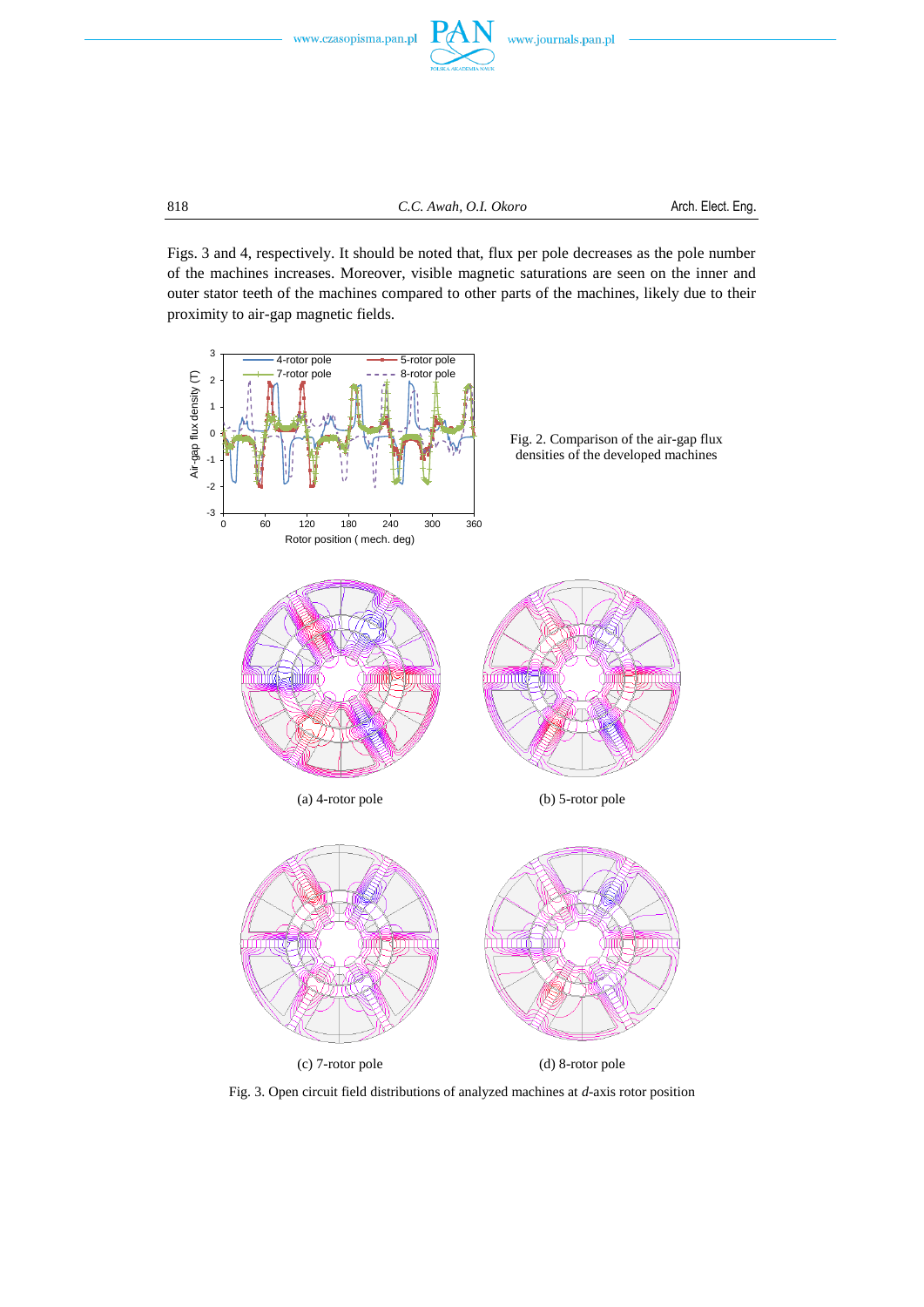



Fig. 4. Open circuit flux densities of the analyzed machines at *d*-axis rotor position

The static torque variations of the machines with rotor position are shown in Fig. 5. The results show that, the machines having odd rotor pole numbers have balanced and symmetrical static torque waveforms unlike their even rotor pole counterparts, whose static torque waveforms are both asymmetric and unbalanced in relations to the rotor position. Also, it is observed that, the waveforms are sensitive to load, with positive rise on increasing current. The predicted static torque is obtained by injecting direct-current (*DC*) to the three-phase windings of the machine using a star-connection technique such that the inputted phase B and phase C currents are equivalent to negative half of the current flowing in the phase A winding, i.e.:

$$
I_a = I \tag{2}
$$

$$
I_b = I_c = -0.5I , \t\t(3)
$$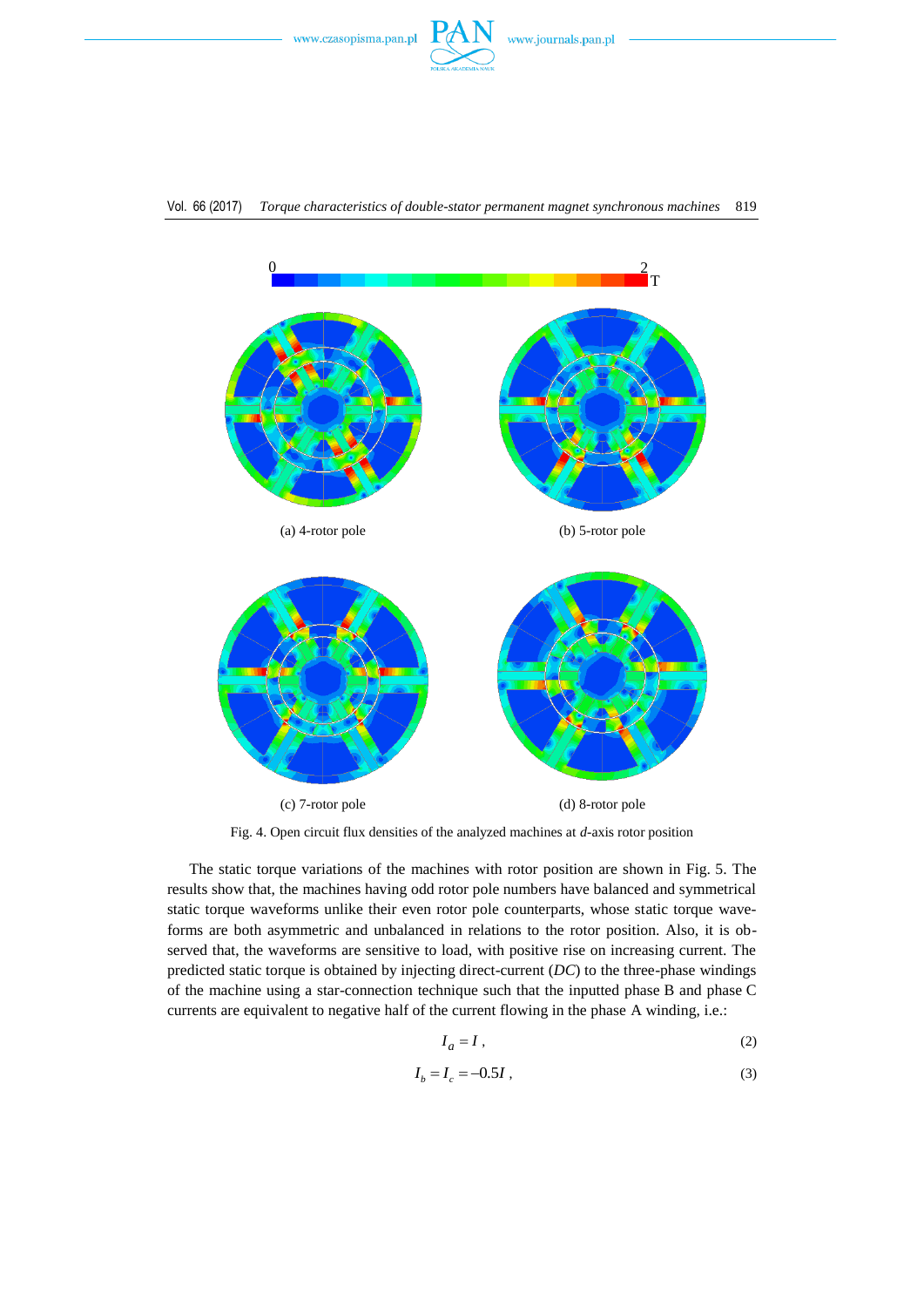

where:  $I_a$ ,  $I_b$ , and  $I_c$  are the phase  $A$ ,  $B$  and  $C$  currents,  $I$  is the magnitude of the applied  $DC$ current.



Fig. 5. Variation of static torque with rotor position,  $I_a = I(A)$ , and  $I_b = I_c = -0.5I(A)$ 

The torque-speed and power-speed envelops of the analyzed machines over the whole speed range are shown in Figs. 6 and 7. The computation was conducted at the maximum current and at a voltage of 15 A and of 22.9 V, respectively.



Fig. 6. Comparison of torque-speed characteristics,  $(V_{dc} = 22.9 \text{ V}, I_{\text{max}} = 15 \text{ A})$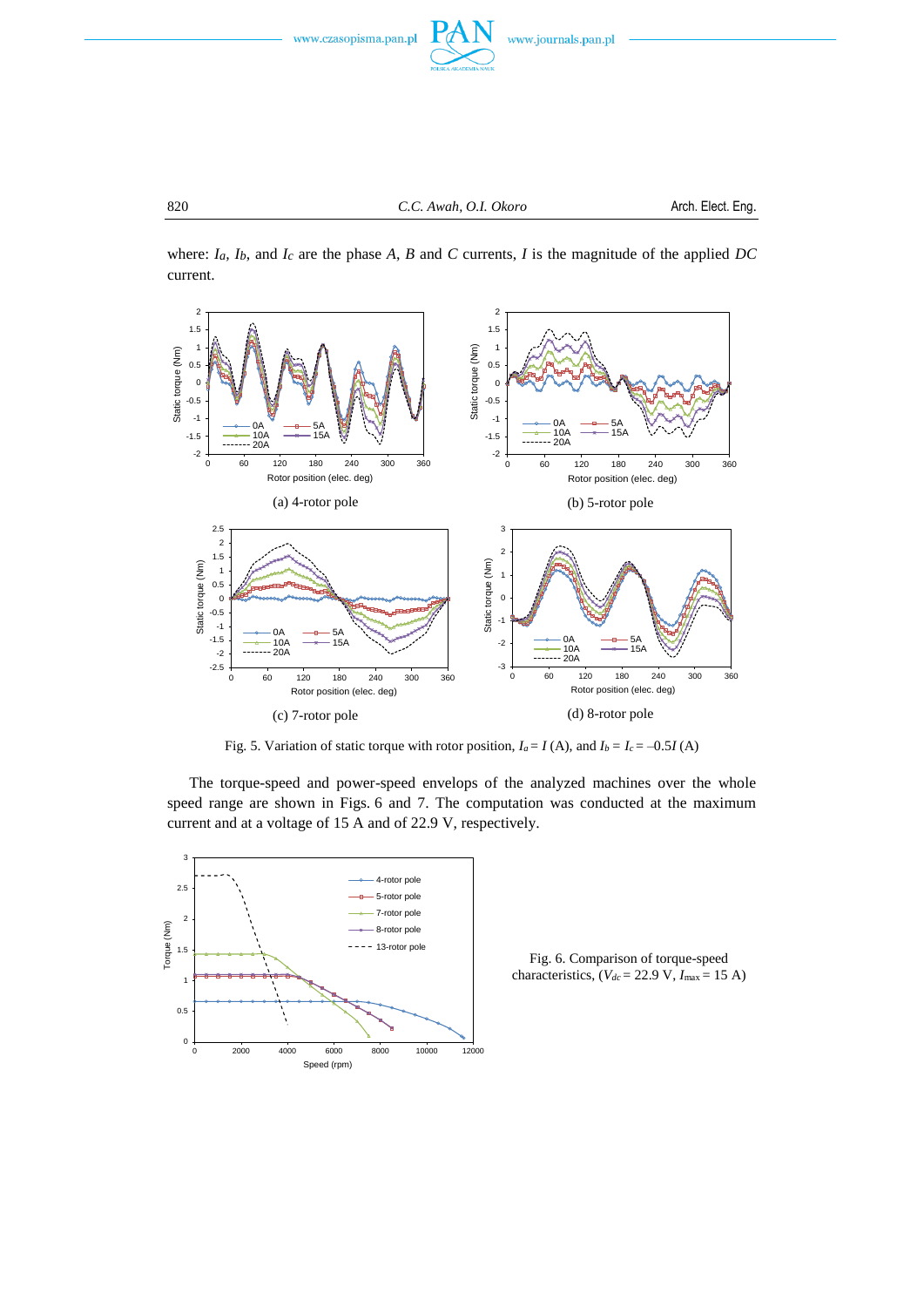



Fig. 7. Comparison of power-speed characteristics,  $(V_{dc} = 22.9 \text{ V}, I_{\text{max}} = 15 \text{ A})$ 

# **3. Inductance profile**

The self- and mutual-inductances of the developed machines are depicted in Figs. 8 and 9, respectively. It should be noted that, the self-inductances of the analyzed machines are essentially similar in magnitude, except for their varying shapes on rotor positions.



Similarly, the mutual-inductance of the machines having  $N_r = N_s \pm 1$  and  $N_r = N_s \pm 2$  have negative and positive values, respectively. Moreover, the low value of the mutual inductance seen in the odd-rotor pole machines indicates that they are more suited for fault-tolerant applications, since they have a relatively very low magnetic coupling between their phases as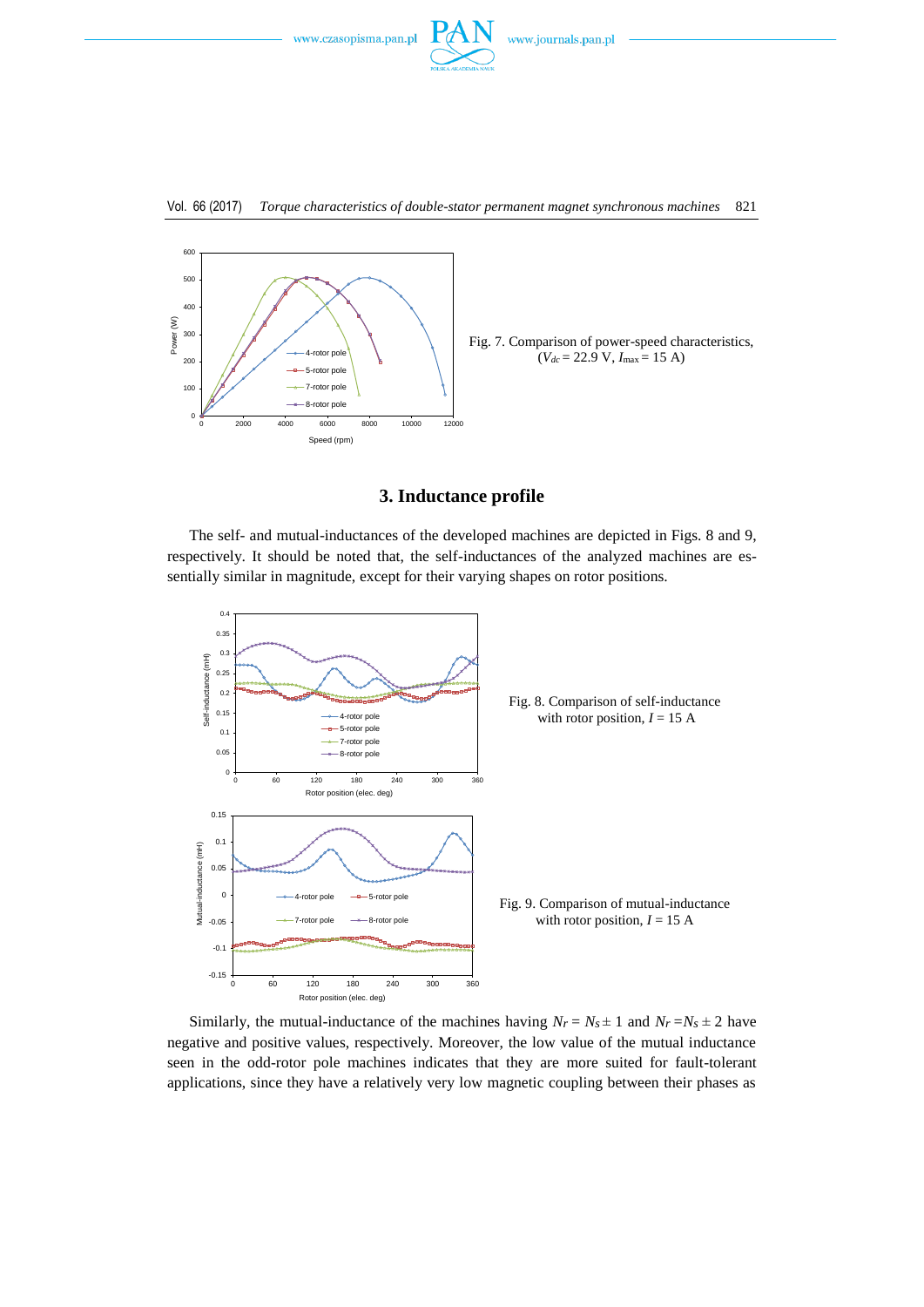



pointed by [24]. Further, the values of direct- and quadrature-axis inductances of the machines are listed in Table 1. Note also that, the developed machines have negligible reluctance torque as seen from their near unity saliency ratios, since their *d-* and *q-*axis inductances are similar in magnitude as seen in Table 1.The computed self- and mutual-inductances are represented by Equations (4) and (5), respectively.

$$
L_{aa} = (\psi_{aa} - \psi_{PM})/I,
$$
\n(4)

$$
M_{ab} = (\psi_{ab} - \psi_{PM})/I , \qquad (5)
$$

where:  $\psi_{aa}$  is the resultant flux-linkage in the phase A winding contributed by permanent magnets and the supplied phase A current, ψ*ab* is the obtained flux-linkage in the phase A winding contributed by permanent magnets and currents from the phase B windings,  $\psi_{PM}$  is the no-load flux-linkage obtained from permanent magnets, *I* is the supplied current, *Laa* and *Mab* are the self- and mutual-inductances, respectively.

Moreover, other performance index of the analyzed machines, ranging from torque density, flux-weakening potential to efficiency characteristics are listed in Table 1.

| <b>Parameter</b>                 | <b>Value</b>   |          |          |        |
|----------------------------------|----------------|----------|----------|--------|
| Rotor pole number, $N_r$         | $\overline{4}$ | 5        | 7        | 8      |
| D-axis inductance, Ld (mH)       | 0.181          | 0.317    | 0.341    | 0.204  |
| $Q$ -axis inductance, $Lq$ (mH)  | 0.241          | 0.303    | 0.340    | 0.210  |
| Saliency ratio, $Lq/Ld$          | 1.33           | 0.96     | 0.997    | 1.03   |
| PM flux (mWb)                    | 7.41           | 9.63     | 9.27     | 6.15   |
| Kfw                              | 0.37           | 0.49     | 0.55     | 0.49   |
| Base speed (rpm)                 | 6800           | 4100     | 3000     | 3900   |
| Maximum speed (rpm)              | 11600          | 8800     | 7500     | 8900   |
| Maximum speed/base speed         | 1.7            | 2.15     | 2.5      | 2.28   |
| Maximum torque $(N \cdot m)$     | 0.66           | 1.07     | 1.43     | 1.10   |
| Maximum power (W)                | 507.80         | 508.97   | 509.42   | 509.03 |
| Self-inductance, Laa (mH)        | 0.226          | 0.195    | 0.213    | 0.273  |
| Mutual-inductance, $M_{ab}$ (mH) | 0.06           | $-0.09$  | $-0.097$ | 0.07   |
| Mab/Laa                          | 0.2655         | $-0.462$ | $-0.455$ | 0.256  |
| Torque density $(kN·m/m3)$       | 8.49           | 14.54    | 19.12    | 14.31  |
| Efficiency $(\% )$               | 88.49          | 93.58    | 93.48    | 90.25  |

Table 1. Parameters of the analyzed machines

# **4. Losses, efficiency and unbalanced magnetic force**

The FEA predicted stator and rotor losses in this study are calculated using the classical Steinmetz loss equation given in (6). It should be noted that, the rotational losses such as the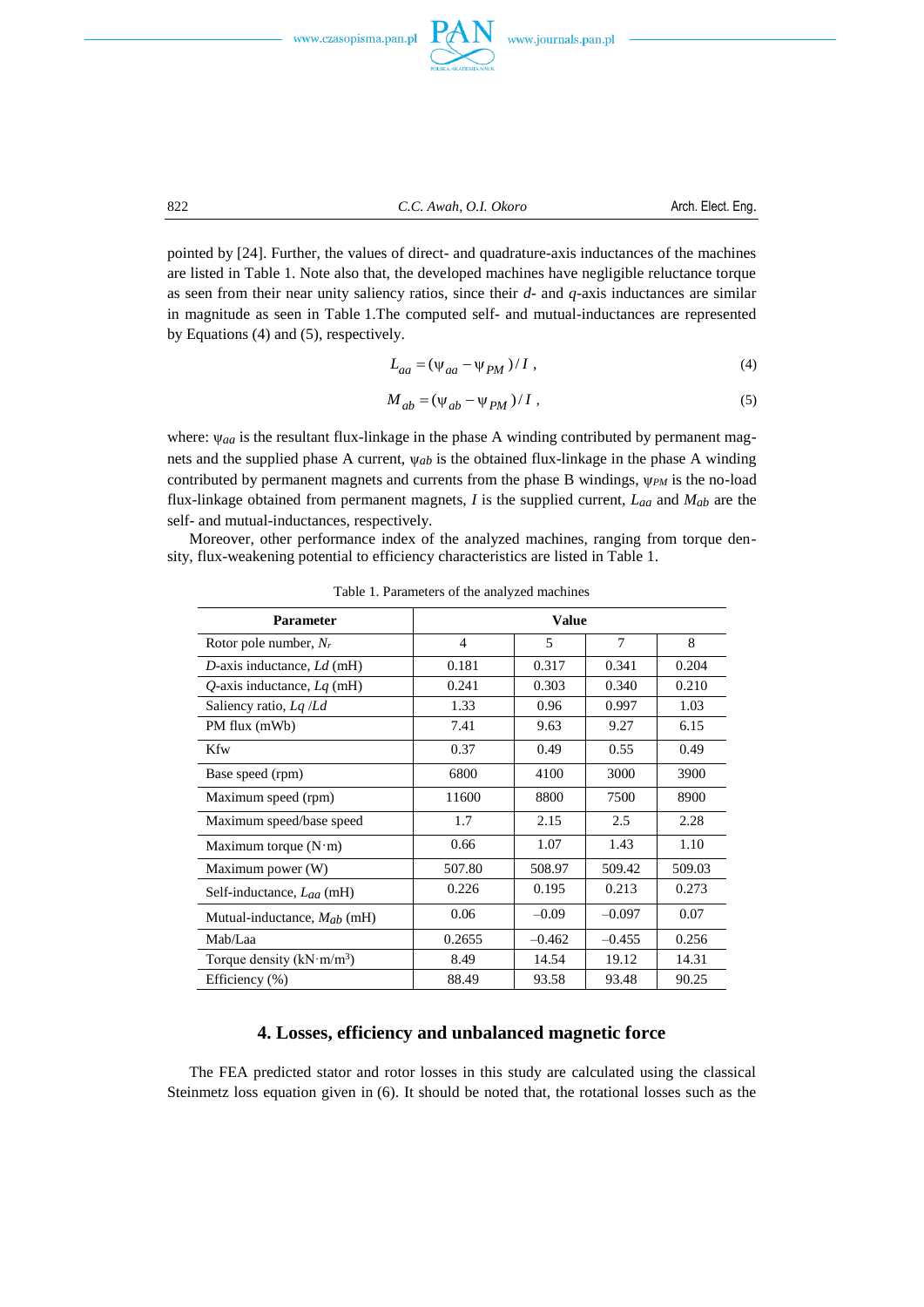

Vol. 66 (2017) *Torque characteristics of double-stator permanent magnet synchronous machines* 823

windage loss and frictional loss in the bearings are neglected in this study since we employed the time-stepping 2D-FEA approach instead of the 3D-FEA due to time-constraint. However, the mechanical output power of the analyzed machine is calculated as a function of the rotational speed,  $N$  (rad/sec) and the average electromagnetic torque,  $T(N \cdot m)$  as seen in Equation (7) under a fixed copper loss condition of 30 W. Moreover, the FEA predicted eddy current losses in the magnets of the investigated machine at varying speed is shown in Fig. 10a. The PM eddy current loss in the analyzed double-stator flux-switching PM machine could be mitigated by adopting the recommended magnet segmentation method proposed in [25]. Similarly, the comparison of the total core losses consisting of both the stator core and rotor core losses of the analyzed machines are depicted in Fig. 10b. Further, a comparison of the predicted losses at a rated current of 15 A and a rotor speed of 4000 rpm, respectively is shown in Fig. 11.

Furthermore, the FEA predicted values of the efficiencies at different rotor speed are enumerated in Table 2.

$$
P_{\text{loss}} = K_h B_m^2 f + K_e (B_m f)^{1.5} + K_c (B_m f)^2, \qquad (6)
$$

where:  $B_m$  is the maximum value of the magnetic flux density, f is the frequency,  $K_h$ ,  $K_e$ , and *Kc* are the loss coefficients for hysteresis, excess and eddy current losses, respectively. Similarly, the efficiency of the machine is given as:

$$
\eta = \frac{P_{\text{out}}}{P_{\text{out}} + \text{losses}} = \frac{2\pi NT}{(2\pi NT) + P_{\text{copper}} + P_{\text{core}} + P_{\text{magnet}}}100\%,\tag{7}
$$

where:  $P_{\text{out}}$  is the mechanical output (W), *T* is the average torque (N·m), *N* is the rotational speed (rad/s),  $P_{\text{core}}$ ,  $P_{\text{magnet}}$  and  $P_{\text{copper}}$  are the total core loss, PM eddy current loss and copper loss, respectively.



Fig. 10. Variation of losses with rotor speed, copper loss  $=$  30 W

The plots of unbalanced magnetic force (UMF) in both *x*- and *y*-axis directions on the rotor as well as the magnitude of its UMF variation over different rotor positions is displayed in Figs. 12 and 13, respectively. It is obvious from Figs. 12 and 13 that, the developed machines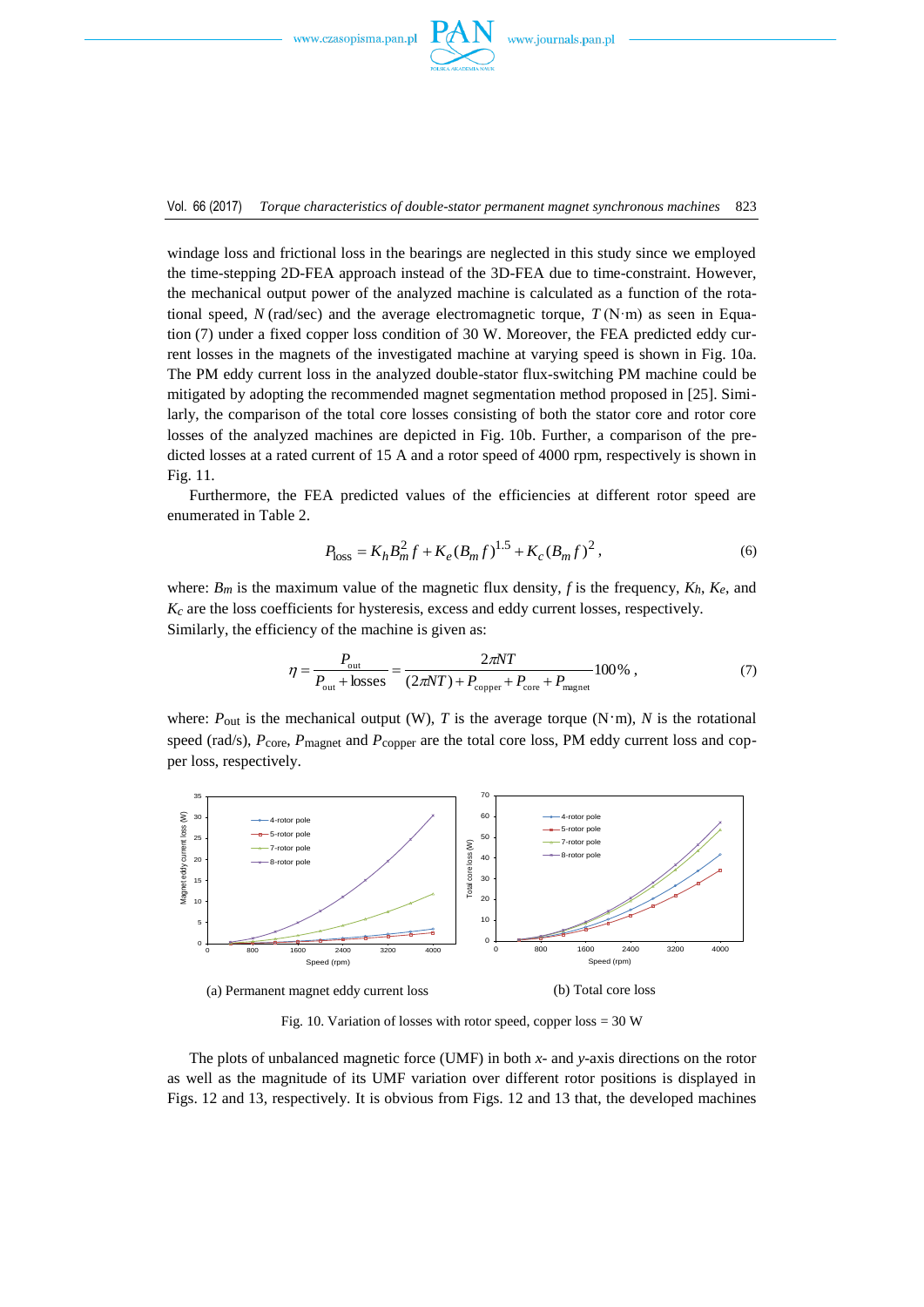



having the odd-number of rotor poles exhibit large unbalanced magnetic force (UMF) on the rotor. This UMF effect is significantly high in the compared 5-rotor pole and 7-rotor pole machines compared to the ones of higher rotor poles.



Fig. 12. Variation of unbalanced magnetic force



Fig. 13. Comparison of unbalanced magnetic force, current = 15 A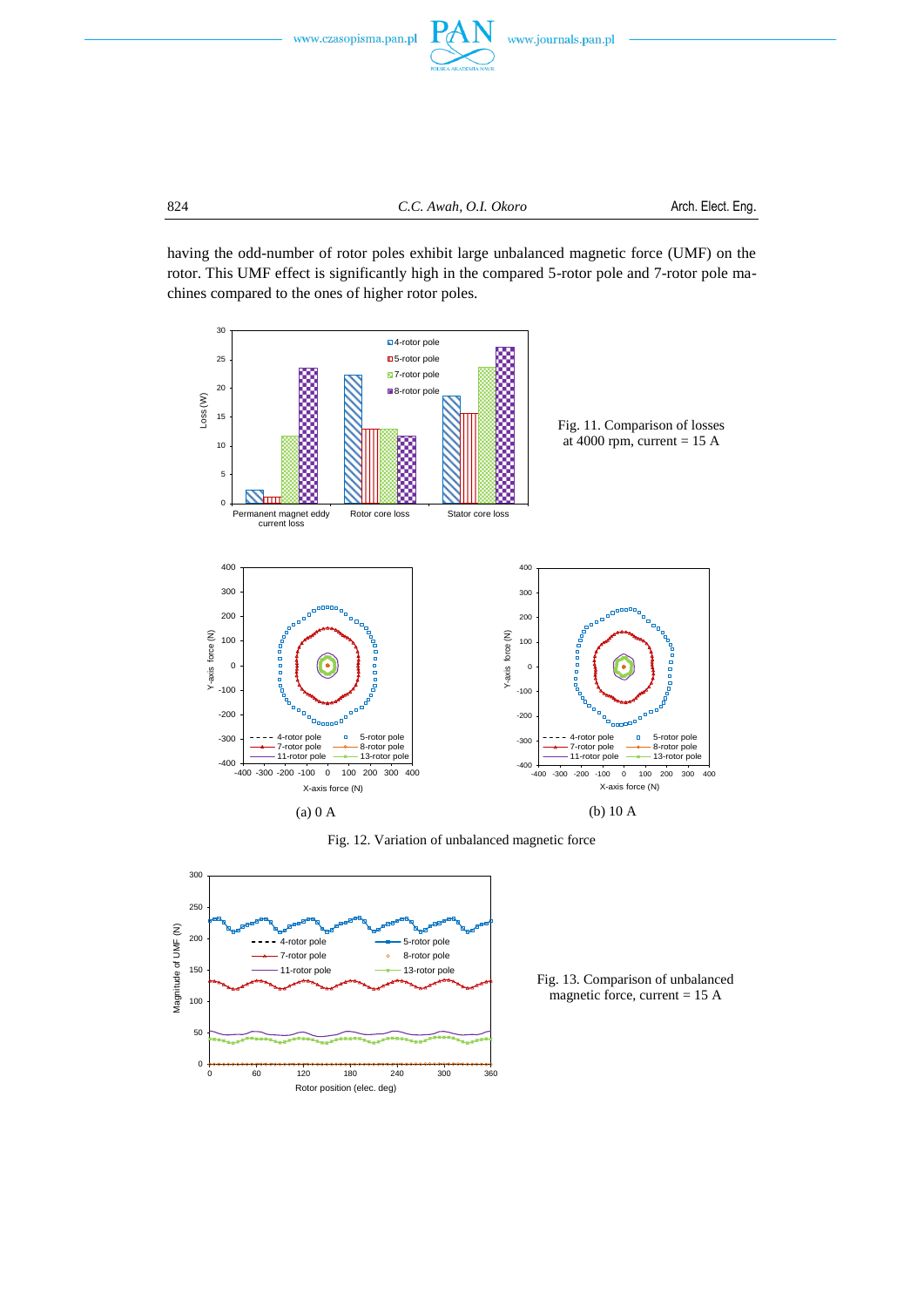

#### Vol. 66 (2017) *Torque characteristics of double-stator permanent magnet synchronous machines* 825

| <b>Speed</b><br>(rpm) | <b>Efficiency</b> |              |              |              |  |  |
|-----------------------|-------------------|--------------|--------------|--------------|--|--|
|                       | 4-rotor pole      | 5-rotor pole | 7-rotor pole | 8-rotor pole |  |  |
| 400                   | 65.00             | 76.13        | 80.60        | 75.53        |  |  |
| 800                   | 78.05             | 86.02        | 88.65        | 85.04        |  |  |
| 1200                  | 83.28             | 89.72        | 91.41        | 88.28        |  |  |
| 1600                  | 85.87             | 91.52        | 92.63        | 89.62        |  |  |
| 2000                  | 87.26             | 92.51        | 93.21        | 90.15        |  |  |
| 2400                  | 88.01             | 93.08        | 93.44        | 90.25        |  |  |
| 2800                  | 88.37             | 93.39        | 93.48        | 90.12        |  |  |
| 3200                  | 88.49             | 93.54        | 93.40        | 89.83        |  |  |
| 3600                  | 88.44             | 93.58        | 93.24        | 89.45        |  |  |
| 4000                  | 88.28             | 93.55        | 93.03        | 89.01        |  |  |

Table 2. FEA values of efficiency at different speed

Further, [26] clearly pointed out that unbalanced magnetic force will act on the rotor of a given electric machine whose stator and rotor poles have an integer difference of 1, due to the eccentric nature of the rotor of such machine configuration in addition to its asymmetric magnetic features. Further analysis on the UMF effect resulting from rotor eccentricity is investigated and confirmed in [27].

# **5. Test results**

The fabricated double-stator PM machine is shown in Fig. 14, which consists of the assembled inner and outer stators, in addition to the 13-pole cup-rotor modulating steel ring. In order to save cost, we manufactured one prototype having a 13-rotor pole, since an extended study shows that it has the best torque performance as depicted in Fig. 6.

The experimental set-up of the prototype machine for the static test measurements is shown in Fig. 14c. The measured values of the induced electromotive force are displayed in Fig. 15. Similarly, the static torque waveforms of the measured results are compared with the predicted FEA results in Fig. 16 showing good match. An error difference of about 12% is recorded between the measured and predicted static torque results, due to manufacturing imperfections.

## **6. Conclusions**

Torque performance of double-stator PM machines having dual excitations as well as doubly-salient stator structures with particular reference to their varying rotor pole numbers are investigated.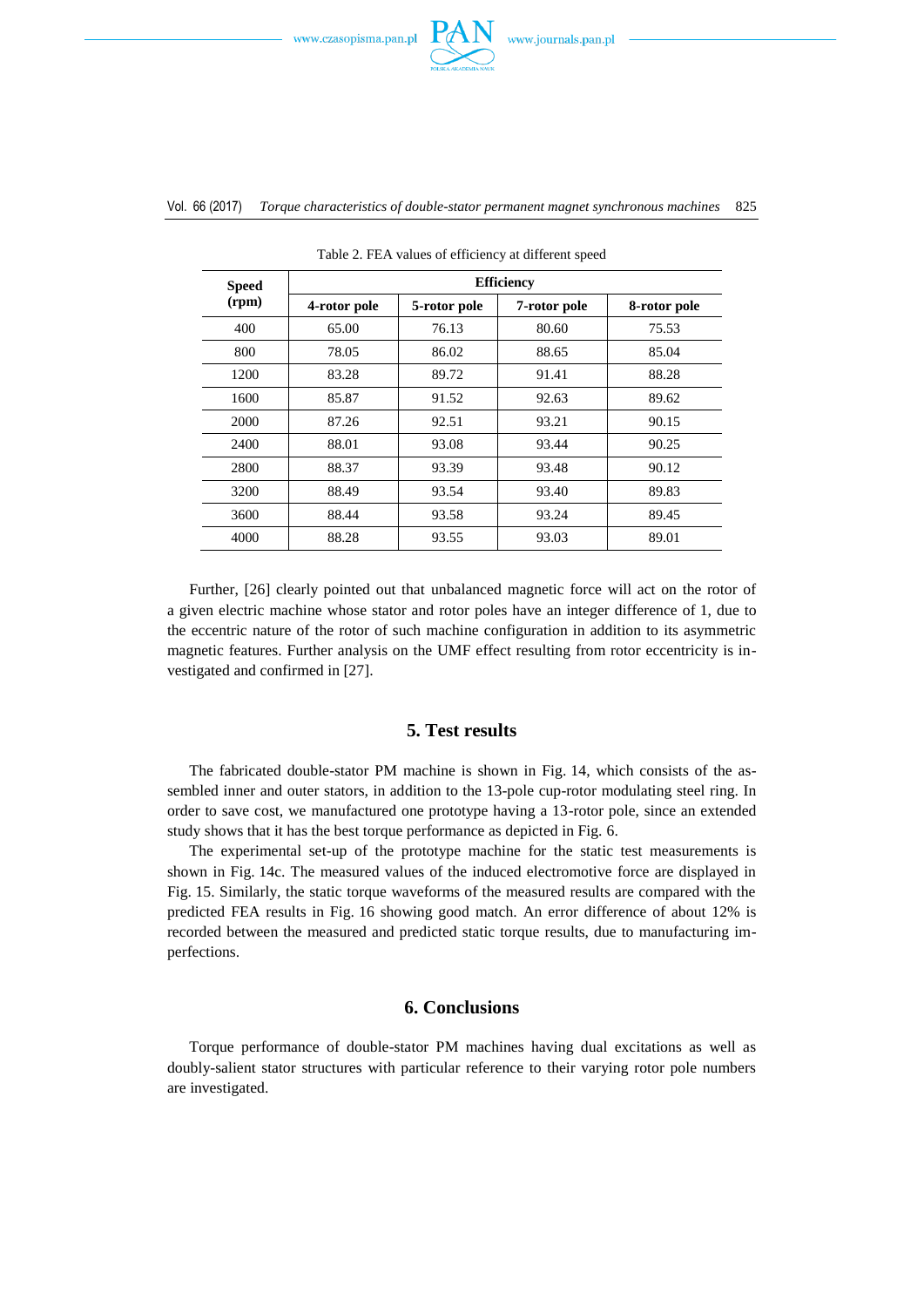







Fig. 14. Manufactured double-stator PM machine



(c) Total back-EMF of series connected inner and outer stators

Fig. 15. Tested back-EMF results of the prototype, 2 V/div, at 400 rpm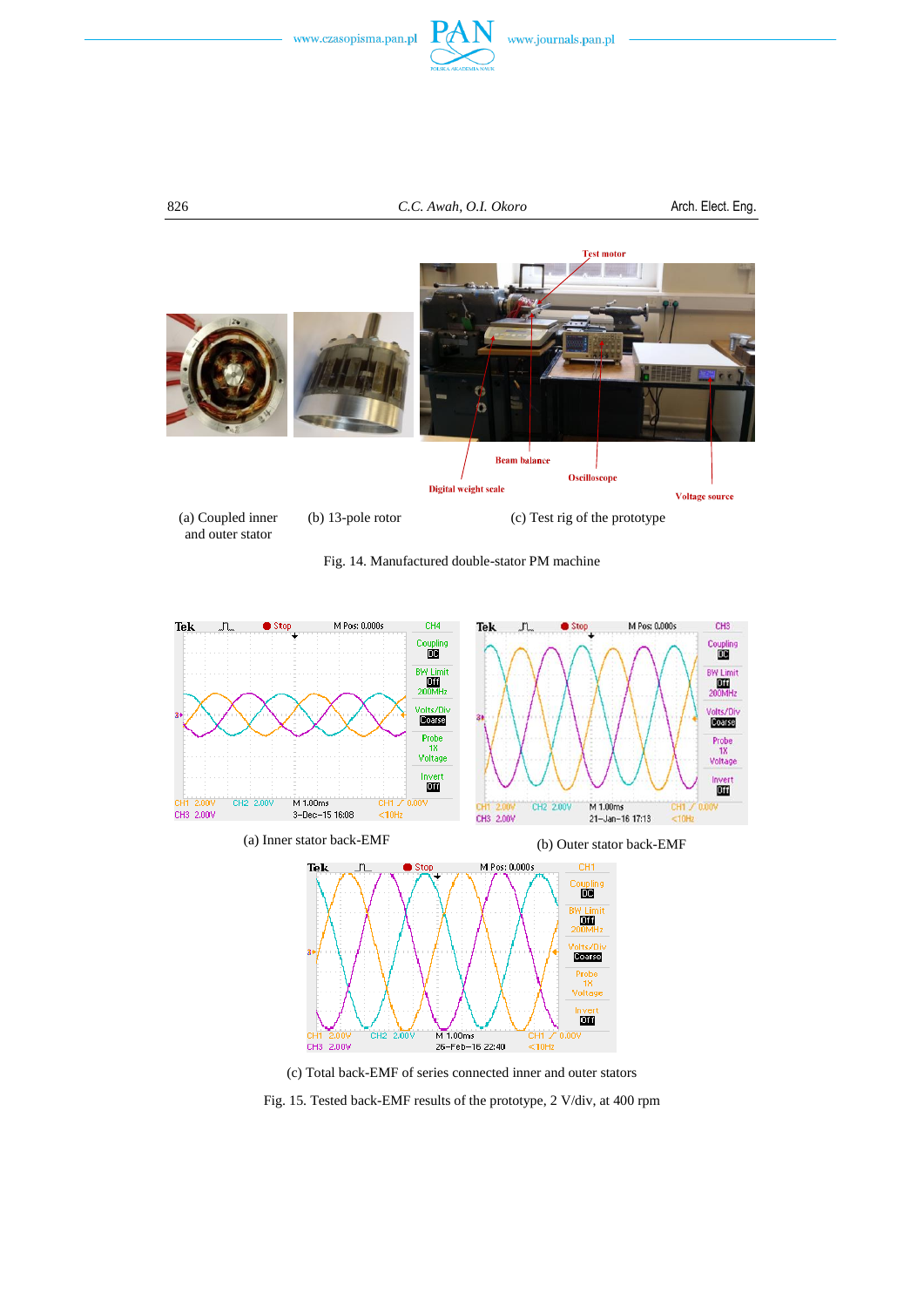





Fig. 16. Comparison of static torque with different load current of the prototype  $(I_a = -2I_b = -2I_c)$ 

The analysis shows that the 13- and 7-rotor pole machines have the best flux-weakening potential amongst the analyzed machines, due to their higher ratio of maximum speed to base speed value and a high flux-weakening factor; this is quite desirable in traction applications. Furthermore, it is observed that the odd-rotor pole machines are the most suitable candidates for fault-tolerant applications, owing to their very low magnetic coupling and reasonable selfinductance values. The analyses are validated by experiments with agreeable results.

#### **References**

- [1] Boldea I., Tutelea L.N., Parsa L., Dorrell D., *Automotive electric propulsion systems with reduced or no permanent magnets: an overview*, IEEE Transactions on Industrial Electronics, vol. 61, no. 10, pp. 5696-5711 (2014).
- [2] Yang Z., Shang F., Brown I.P., Krishnamurthy, M., *Comparative study of interior permanent magnet, induction, and switched reluctance motor drives for EV and HEV applications*, IEEE Transaction on Transportation Electrification, vol. 1, no. 3, pp. 245-254 (2015).
- [3] Chiba A., Kiyota K., Hoshi N., Takemoto M., Ogasawara S., *Development of a rare-earth-free SR motor with high torque density for hybrid vehicles*, IEEE Transactions on Energy Conversion, vol. 30, no. 1, pp. 175-182 (2015).
- [4] Lee C.H.T., Chau K.T., Liu C., Ching T.W., Li F., *Mechanical offset for torque ripple reduction for magnetless double stator doubly salient machine*, IEEE Transactions on Magnetics, vol. 50, no. 11, art. seq. no. 8103304 (2014).
- [5] Zhu Z.Q., Howe D., *Electrical machines and drives for electric, hybrid, and fuel cell vehicles*, Proceedings of the IEEE. vol. 95, no. 4, pp. 746-765 (2007).
- [6] Zhu Z.Q., *Switched flux permanent magnet machines-Innovation continues*, Proceedings of International Conference on Electrical Machines and Systems, Beijing, P.R., pp. 1-10 (2011).
- [7] Zhu Z.Q., Chen J.T., Pang Y., Howe D., Iwasaki S., Deodhar R., *Analysis of a novel multi-tooth flux-switching PM brushless AC machine for high torque direct-drive applications*, IEEE Transactions on Magnetics, vol. 44, no. 11, pp. 4313-4316 (2008).
- [8] Chen J.T., Zhu Z.Q., Iwasaki S., Deodhar R.P., *Influence of slot opening on optimal stator and rotor pole combination and electromagnetic performance of switched-flux PM brushless AC machines, IEEE Transactions on Industry Applications*, vol. 47, no. 4, pp. 1681-1691 (2011).
- [9] Chen J.T., Zhu Z.Q., *Winding configurations and optimal stator and rotor pole combination of flux switching PM brushless AC machines*, IEEE Transactions on Energy Conversion, vol. 25, no. 2, pp. 293-302 (2010).
- [10] Zhu Z.Q., Liu X., *Individual and global optimization of switched flux permanent magnet motors*, Proceedings of Intern. Conf. on Electrical Machines and Systems, Beijing, P.R., pp. 1-10 (2011).